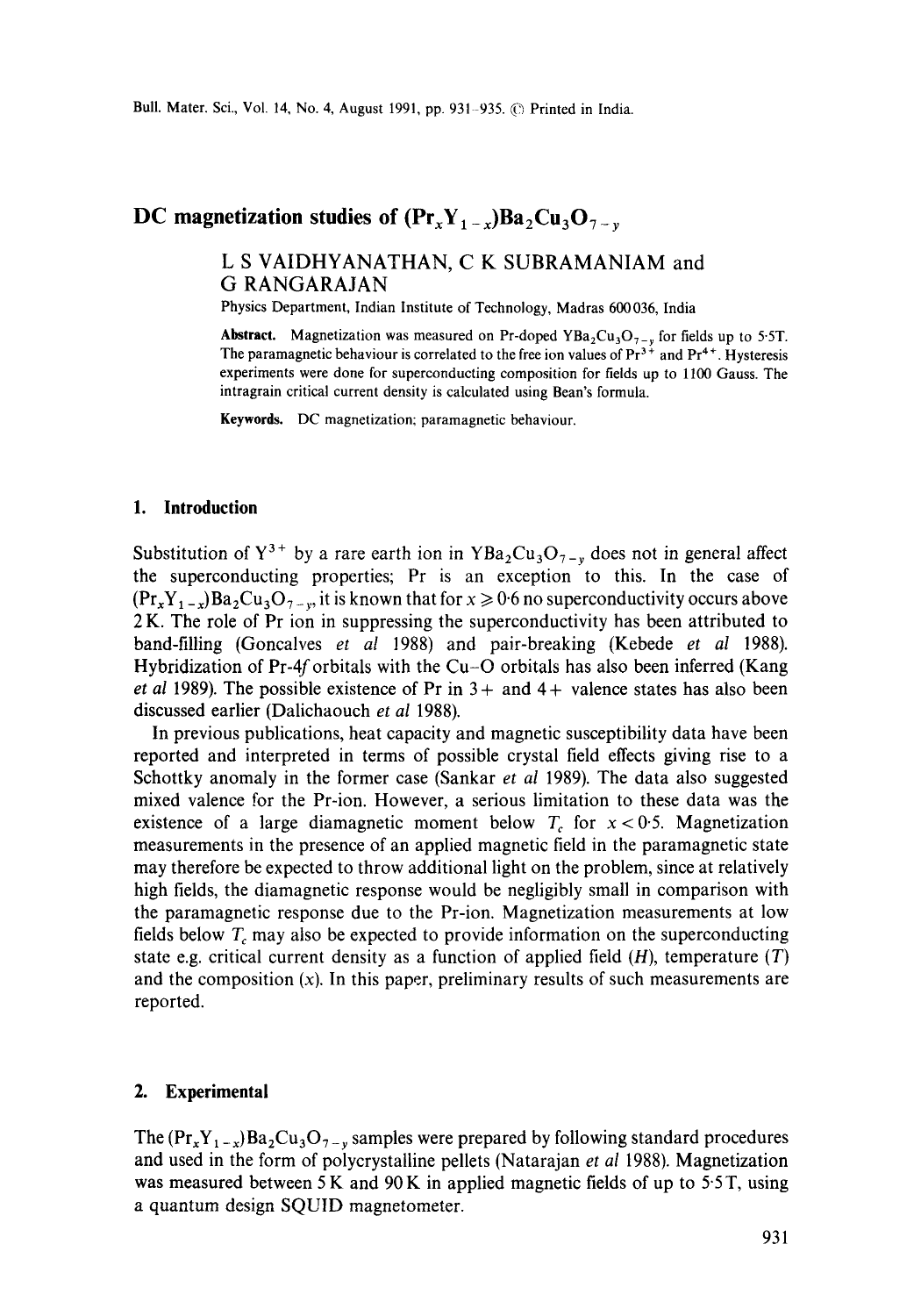### **3. Results**

A typical magnetization curve for  $x = 0.5$  at 5 K is shown in figure 1. It is clear that **for fields up to about 0-1 T, there is a hysteresis response characteristic of a type-II superconductor while for higher fields, the dominant contribution arises from the paramagnetic Pr-moment. The average magnetization of the Pr-ions is shown for**   $x = 0.5$  in figure 2 as a function of  $H/T$  along with the theoretically expected free ion values for the Pr<sup>3+</sup> and Pr<sup>4+</sup> ions with ground states of <sup>3</sup>H<sub>4</sub> and <sup>2</sup>F<sub>5/2</sub>respectively, **calculated from the standard expression** 

$$
M = NgJ\mu_B B_J(gJ\mu_B H/kT),
$$

where  $g$  is the Lande  $g$  factor,  $J$  the total angular momentum,  $\mu_B$  the Bohr magneton, k the Boltzmann constant, N the number of ions, M the magnetization and  $B<sub>J</sub>(x)$  is **the Brillouin function.** 



**Figure 1.** Magnetization vs applied magnetic field for  $\Pr_{0.5}Y_{0.5}Ba_2Cu_3O_{7-v}$  at 5 K.



**Figure 2.**  and Pr<sup>4+</sup>. *M* vs  $H/T$  for  $Pr_0$ ,  $Y_0$ ,  $Ba_2Cu_3O_{7-y}$  at 50 K along with free ion values for  $Pr^{3+}$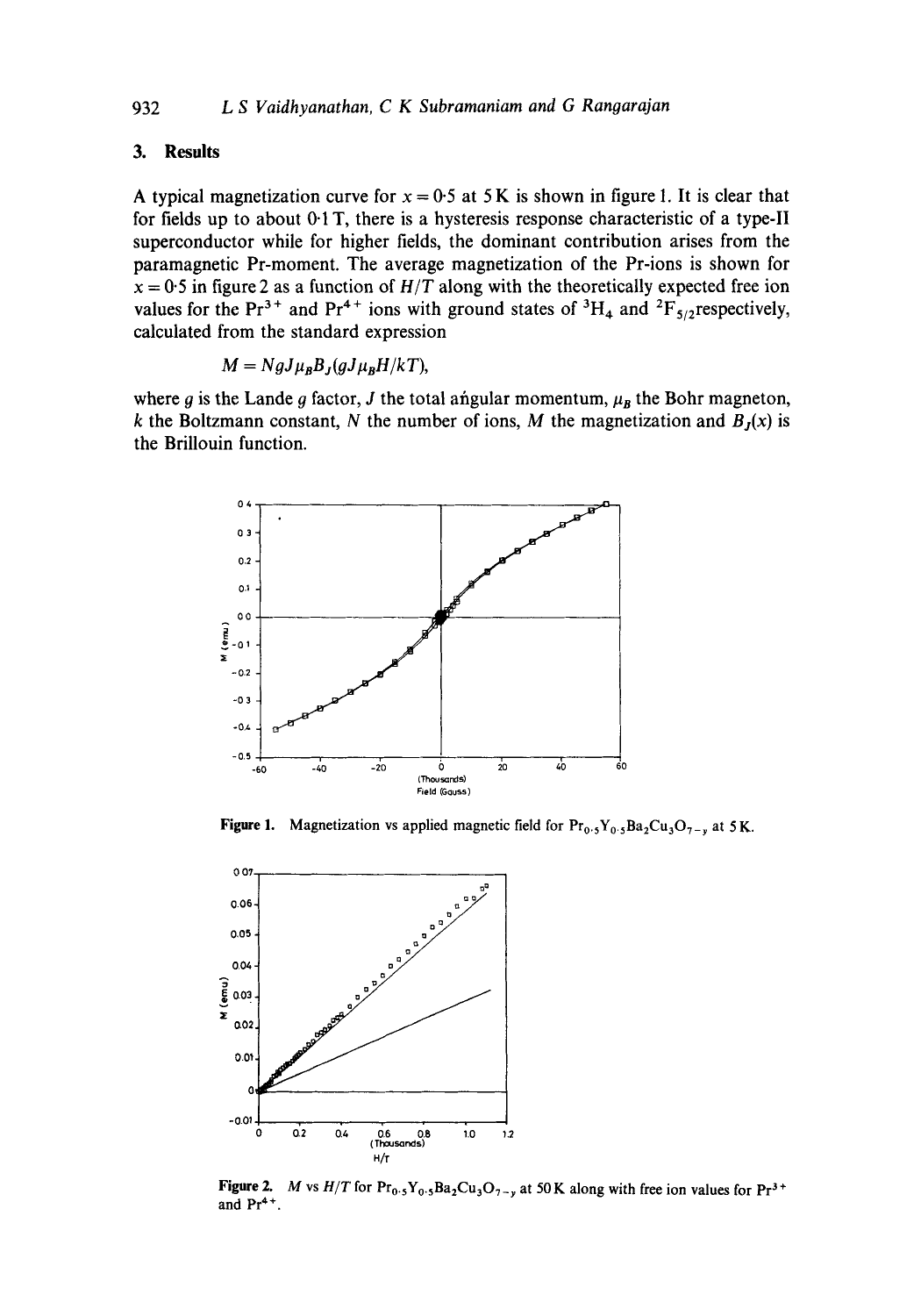It is clear from figure 2 that for  $T > 20$  K, the magnetization data fit  $Pr<sup>3+</sup>$  values rather closely while they do not agree with the values for  $Pr^{4+}$ . It should however **be remembered that if crystal field effects are important and are taken into account, this picture may be modified. However at 5 K there is considerable decrease in the**  magnetization and are consistent neither with the values for  $Pr<sup>3+</sup>$  nor for  $Pr<sup>4+</sup>$ **paramagnetic moments. It is however known that there is an antiferromagnetic**  ordering of Pr-ions below 20 K for  $x \ge 0.6$ . This is also the case for samples investigated by us, for which  $d\chi/dT$  data are shown in figure 3 for  $x = 0.6$  and 1.0. There is a clear discontinuity in  $\frac{d}{d}$  though at somewhat lower temperatures (of 10-12 K) than reported. In the case of  $PrBa<sub>2</sub>Cu<sub>3</sub>O<sub>7-x</sub>$  a heat capacity peak at 12 K **was also observed (Sankar, pers. commun.) Neutron diffraction measurements yielded a value of 0.74** $\mu_B$  **for the saturated magnetic moment of the ordered Pr-ions (Li** *et al* **1989) and this may account for the significant decrease in the magnetization at 5 K in the present case.** 

**Similar measurements carried out for**  $x = 0.6$  **are shown in figure 4. In this case however for T> 35 K, satisfactory agreement with the measured values could only**  be obtained by combining the free ion magnetization values for  $Pr<sup>3+</sup>$  and  $Pr<sup>4+</sup>$  in



**Figure 3.** d $\chi$ /dTvs temperature for  $\Pr_{0.6}Y_{0.4}Ba_2Cu_3O_{7-y}$  and  $\PrBa_2Cu_3O_{7-y}$ .



**Figure 4.** M vs  $H/T$  for  $Pr_{0.6}Y_{0.4}Ba_2Cu_3O_{7-y}$  at 50 K along with free ion values for  $Pr^{3+}$ ,  $Pr<sup>4+</sup>$  and combination of  $Pr<sup>3+</sup>$  and  $Pr<sup>4+</sup>$ . The ratio is 1:3.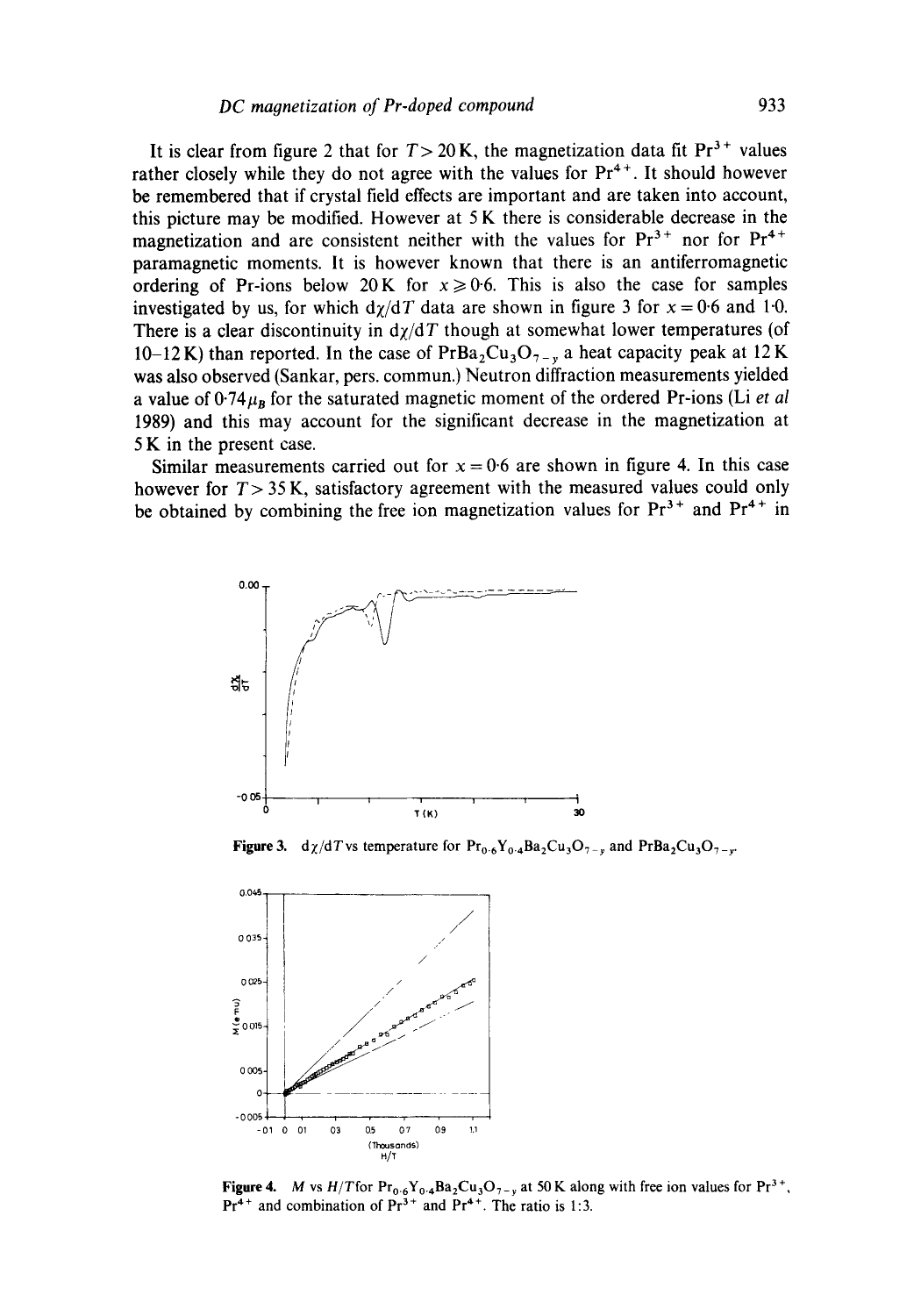**the ratio 1: 3. At 5 K however there is a large decrease in magnetization which probably is due to the antiferromagnetic ordering of Pr moments.** 

Hysteresis plots were obtained for the compound with  $x=0.5$  at various **temperatures between 5K and 100K for fields up to llooG. These are shown in**  figures 5a and 5b. The diamagnetic moments obtained even above  $T_c$  are consistent with the presence of an impurity phase of  $YBa<sub>2</sub>Cu<sub>3</sub>O<sub>7-y</sub>$  with a concentration  $\langle 5\frac{9}{10}\rangle$ . **We thus see that this method is capable of detecting with high sensitivity the**  presence of a second superconducting impurity phase with  $T_c$  greater than that of **the dominant phase.** 



**Figure 5.** Hysteresis plots for  $\text{Pr}_{0.5}\text{Y}_{0.5}\text{Ba}_2\text{Cu}_3\text{O}_{7-y}$  for fields up to 1100 Gauss. a. 10 K to **60K. b. 50K to 100K.**